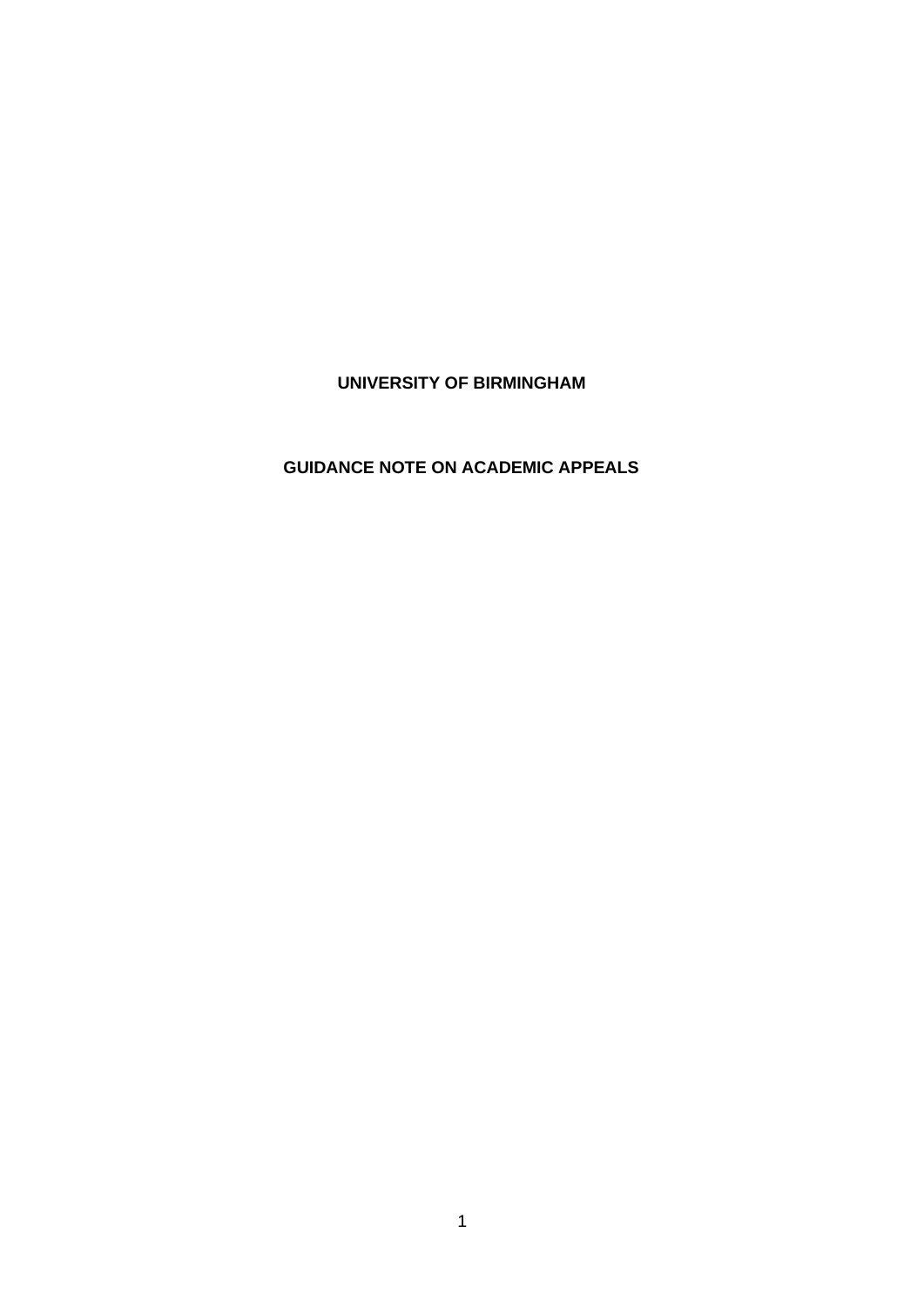## **1. Introduction**

- 1.1 This Guidance Note should be read in conjunction with the Code of Practice on Academic Appeals.
- 1.2 Students are encouraged to liaise directly with their School throughout their study and if they intend to submit an appeal in order to allow the School the opportunity to assess whether an appropriate course of action is available outside of the appeals process and within University Regulations. Students undertaking this opportunity will still need to meet appeal deadlines if the School is not forthcoming in providing a response.
- 1.3 Schools may permit a student to continue in temporary attendance on their programme, depending on the circumstances of the particular programme and progress requirements for the programme. Students wishing to do this must consult with their School and understand that any such arrangement is at the discretion of the School.
- 1.4 A range of support and advice is available to students with regard to the Academic Appeals process, including 'Guild Advice' in the Guild of Students, and Personal and Welfare Tutors.

# **2. Academic Appeal Stage**

*2.1* Appeals must be submitted on the appropriate form, a copy of which is available on the University's web pages at [https://intranet.birmingham.ac.uk/as/registry/policy/complaint](https://intranet.birmingham.ac.uk/as/registry/policy/complaint-appeal/appeals/appeal.aspx)[appeal/appeals/appeal.aspx](https://intranet.birmingham.ac.uk/as/registry/policy/complaint-appeal/appeals/appeal.aspx)

#### **Deadlines**

- 2.2 Undergraduate and postgraduate taught students receive their results on the 'My Exams' tab of their 'my.bham.ac.uk' portal. The deadline date to submit an appeal is **10 working days** from the 'results release date' on the 'My Exams' tab.
- 2.3 Postgraduate Research students will receive an email from Registry confirming their progress decision and state a personal deadline date which will be **10 working days**  from the date of the email.

## **Evidence**

- 2.4 Supporting evidence should be relevant to show what circumstances it corroborates. For example, any appeals based on medical grounds should be supported by medical evidence to demonstrate the impact the circumstances had on the student. Evidence that does not demonstrate the impact on the student but supports the circumstances specified can also be submitted. Some examples of the types of evidence that can be submitted include but are not limited to the following:
	- (a) a signed and dated medical letter/certificate or statement by an independent medical practitioner which is on letter headed paper;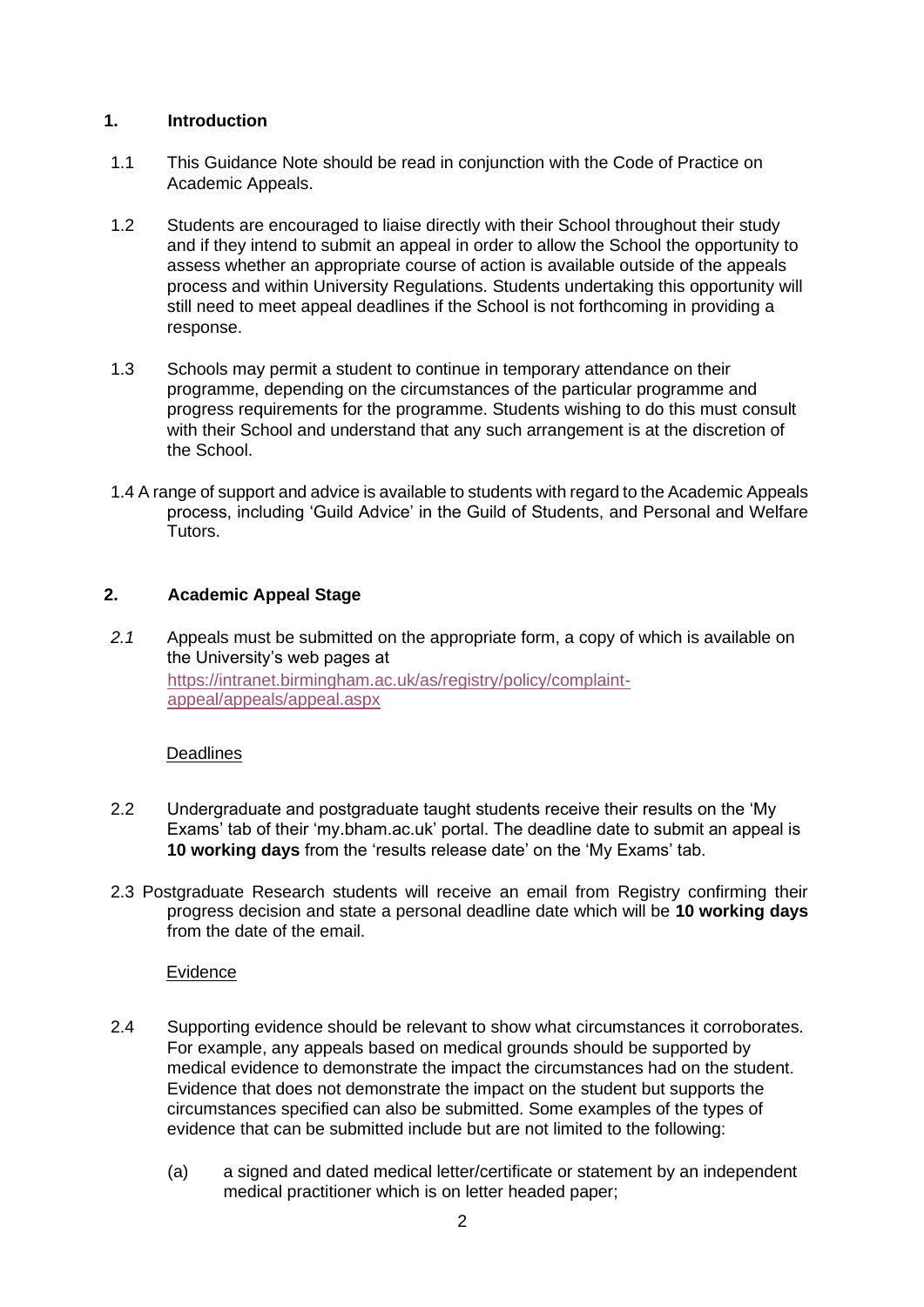- (b) a letter from a counsellor detailing the impact of the circumstances on letter headed paper which is signed and dated;
- (c) evidence of prescriptions dated and signed;
- (d) family statements that are signed and dated (although these are not as strong as independent evidence);
- (e) bank statements;
- (f) statements from police or court.
- 2.5 It is the student's responsibility to provide all supporting evidence.
- 2.6 It is the student's responsibility to obtain the necessary consent for the disclosure of relevant information relating to third parties.
- 2.7 All evidence listed in the appeal submission must be submitted. If any evidence is not available in time for the deadline date, the submission form must still be submitted. Outstanding evidence should be identified in the submission and when it will be available. The Student Conduct, Complaints and Appeals Team has the discretion to deem an appeal ineligible if evidence is not submitted with a reasonable timeframe. It also has the discretion to process an appeal if remaining evidence is not received within a reasonable timeframe.
- 2.8 All submissions should be submitted by email to The Student Conduct, Complaints and Appeals Team and students will receive confirmation of receipt of their academic appeal by email.

## **3. Senate Review Stage**

- 3.1 A student may request the review of a decision taken at the initial Academic Appeal stage on the grounds specified in Section 3.3 in the Code of Practice on Academic Appeals.
- 3.2 A copy of the appropriate submission form can be found on the web. The form must be completed for written submissions with accompanying evidence. Please refer to Section 4 above for information about submitting supporting evidence.
- 3.3 It is important to note that the grounds for seeking a Senate Review are narrowly defined. The Senate Review is not simply an opportunity to have a case rejected at the initial appeal stage reconsidered.

#### School responses

- 3.4 Schools are provided with an opportunity to respond to eligible student submissions. All student submissions are sent to the relevant School that will consider the submission and submit a School response to the Complaints and Appeals Team. A copy of the School response will be forwarded to the student before the Panel meets.
- 3.5 When a School response is received, the appeal will be forwarded to a Senate Review Panel for consideration at this stage.